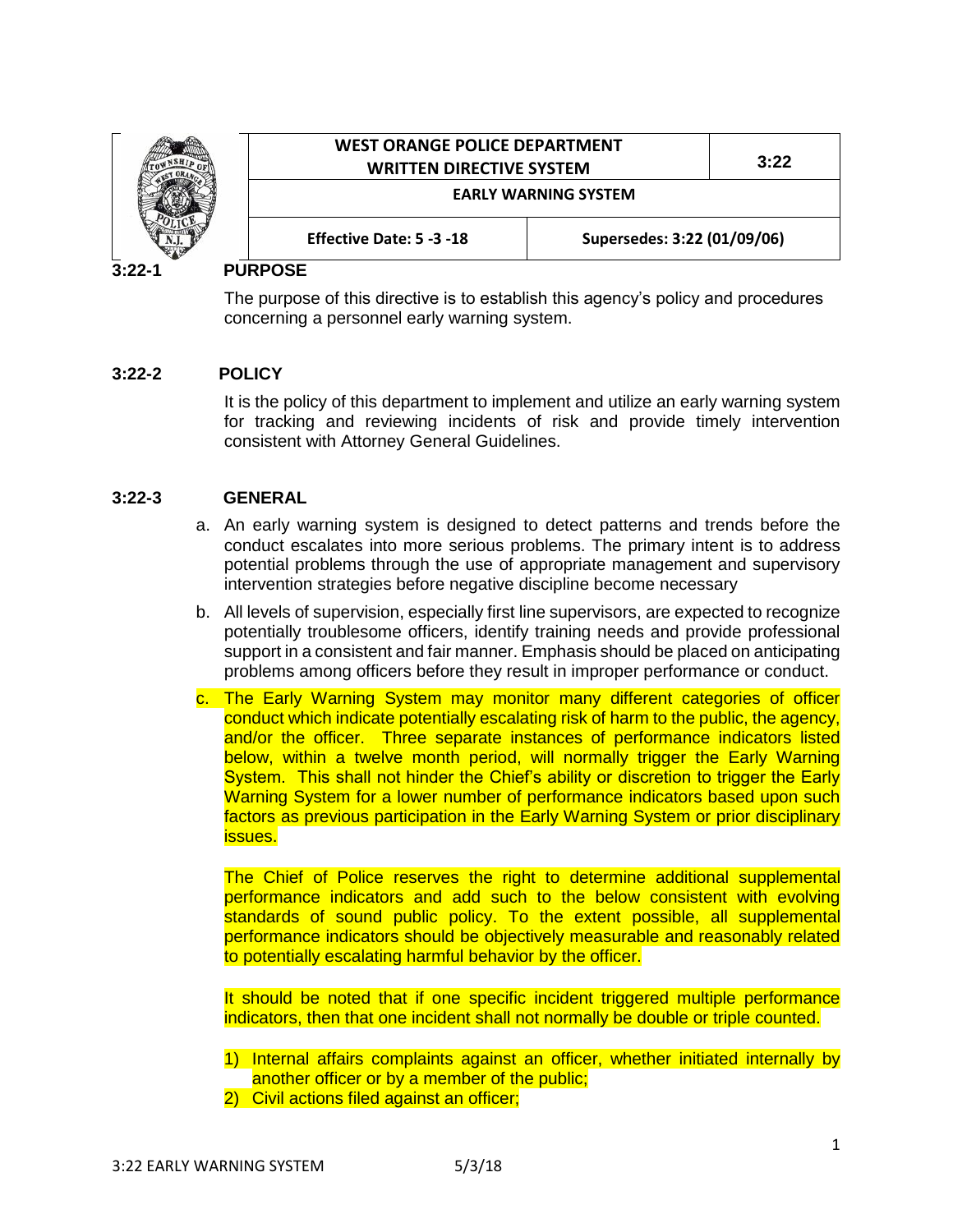- 3) Criminal investigations of or criminal complaints against an officer;
- 4) Any use of force by an officer regardless as to whether it has yet been formally determined or adjudicated (for example, by internal affairs or a grand jury) to have been excessive, unjustified, or unreasonable;
- 5) Domestic violence investigations in which the officer is an alleged subject;
- 6) Any arrest of an officer, including driving under the influence charges, regardless of jurisdiction;
- 7) Any employment claims including but not limited to sexual harassment, hostile work environment or CEPA claims against an officer;
- 8) Vehicular collisions involving an officer formally determined to have been the fault of the officer:
- 9) A positive drug test by an officer;
- 10) Cases or arrests by an officer that are rejected or dismissed by a court;
- 11) Cases in which evidence obtained by an officer is suppressed by a court;
- 12) Insubordination by an officer;
- 13) Neglect of duty by an officer;
- 14) Unexcused absences, chronic absenteeism and/or tardiness by an officer
- 15) Any other indicators, as determined by the Chief of Police
- d. The early warning system is primarily the responsibility of the internal affairs unit; but, any supervisor may initiate the early warning process based upon their own observations. The Commanding Officer of the Internal Affairs Unit, at the direction of the Chief of Police, shall adopt a tracking system which easily identifies employees who display the requisite number of performance indicators necessary to trigger the EWS review process. Further, the Internal Affairs Commander shall efficiently manage the Early Warning System by conducting a thorough audit of the tracking system and attendant records quarterly to assess the accuracy and efficacy of the tracking system.
- e. The Chief of Police shall cause an annual evaluation of the early warning system to assess its effectiveness. The Internal Affairs Commander shall prepare a written report by February 1st of the prevailing year noting the previous year's participants and outcomes. Modifications to this process should be implemented at the earliest opportunity.
- f. This Directive shall be made available to the public upon request and shall be posted on the agency's website. All written reports created or submitted pursuant to this Directive that identify specific officers are confidential and not subject to public disclosure.

## **3:22-4 PROCEDURES**

- a. In the event that the early warning system reveals a potential problem, the appropriate division commander will be notified and provided with all relevant information from the system.
- b. The division commander will cause a review of the data provided, along with more detailed information available from department records, in consultation with the internal affairs unit. If this review indicates that the early warning system flag is unwarranted, the division commander will report such, in writing, to the internal affairs unit.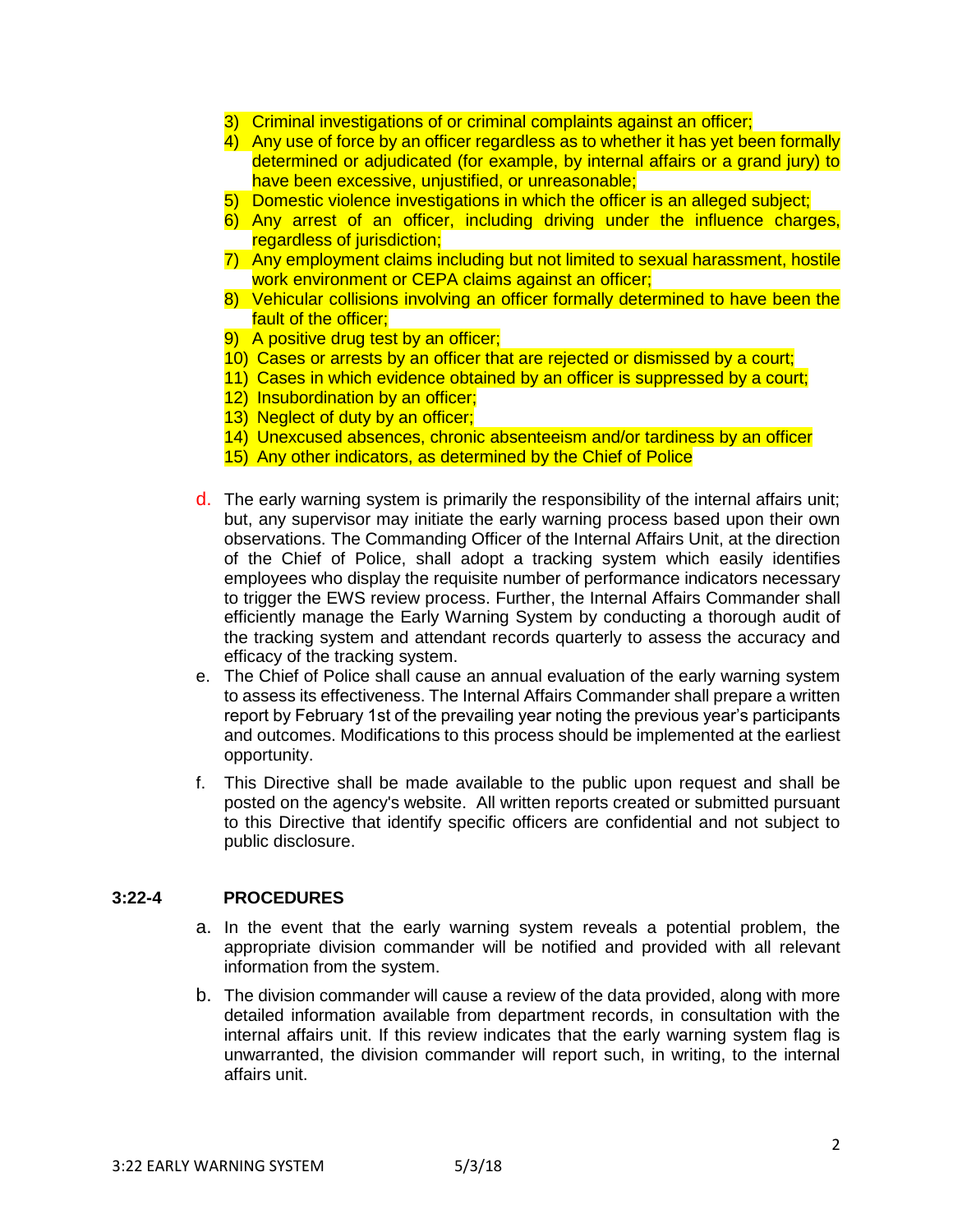- c. If the review reveals that an officer has violated department directives, the commander in consultation with the internal affairs unit should proceed with an internal investigation. If the review reveals that the officer has engaged in conduct that indicates a lack of understanding or inability to comply with accepted procedures, the commander shall consult with the internal affairs unit to determine the appropriate course of remedial action.
- d. Remedial intervention may include, but is not limited to:
	- Training
	- Retraining
	- Counseling
	- Intensive supervision
	- Fitness for duty examination
	- **Employee Assistance Program**
	- Peer counseling, or other remedial corrective action deemed appropriate.

Internal disciplinary action, remedial action, and fitness for duty examinations are not mutually exclusive, and should be jointly pursued if appropriate.

- e. When remedial action has been undertaken, the internal affairs unit shall be formally notified in writing of such efforts. This information shall be recorded in the internal affairs index file system. No entry should be made in the employee's personnel file, unless the action results in a sustained investigation. If the remedial action is a training program, attendance and completion of that program should be noted in the officer's training record. Documentation is the key to a successful outcome.
- f. The internal affairs unit should review an individual employee's history anytime a new complaint is made. Using this information, internal affairs staff may be able to identify employees who may need counseling, training or other remedial action even before such is indicated by the early warning system's ongoing data review.
- g. Generally, personnel should expect to remain under intensive monitoring and supervision for a minimum of three (3) months. Officers experiencing recurrent entry into the EWS should expect to be the recipients of progressively longer monitoring periods.
- h. In the event the EWS notification to an officer could jeopardize any ongoing criminal investigation, the Attorney General, County Prosecutor or their appropriate designee may in their discretion permit delayed notification to the officer or delayed initiation of the EWS review process. In any such cases the Commanding Officer of the Internal Affairs Unit shall ensure a contemporaneous record of the decision is entered into the case file which shall include at a minimum the date, time, name, title and agency of the person so authorizing.
- i. Upon initiation of the EWS review process, the Chief of Police or designee shall make a confidential written notification to the County Prosecutor or designee indicating the identity of the subject officer, the nature of the triggering performance indicators, and the planned remedial program.
- j. Upon completion of the EWS review process, the Chief of Police or designee shall make a confidential written notification to the County Prosecutor or his/her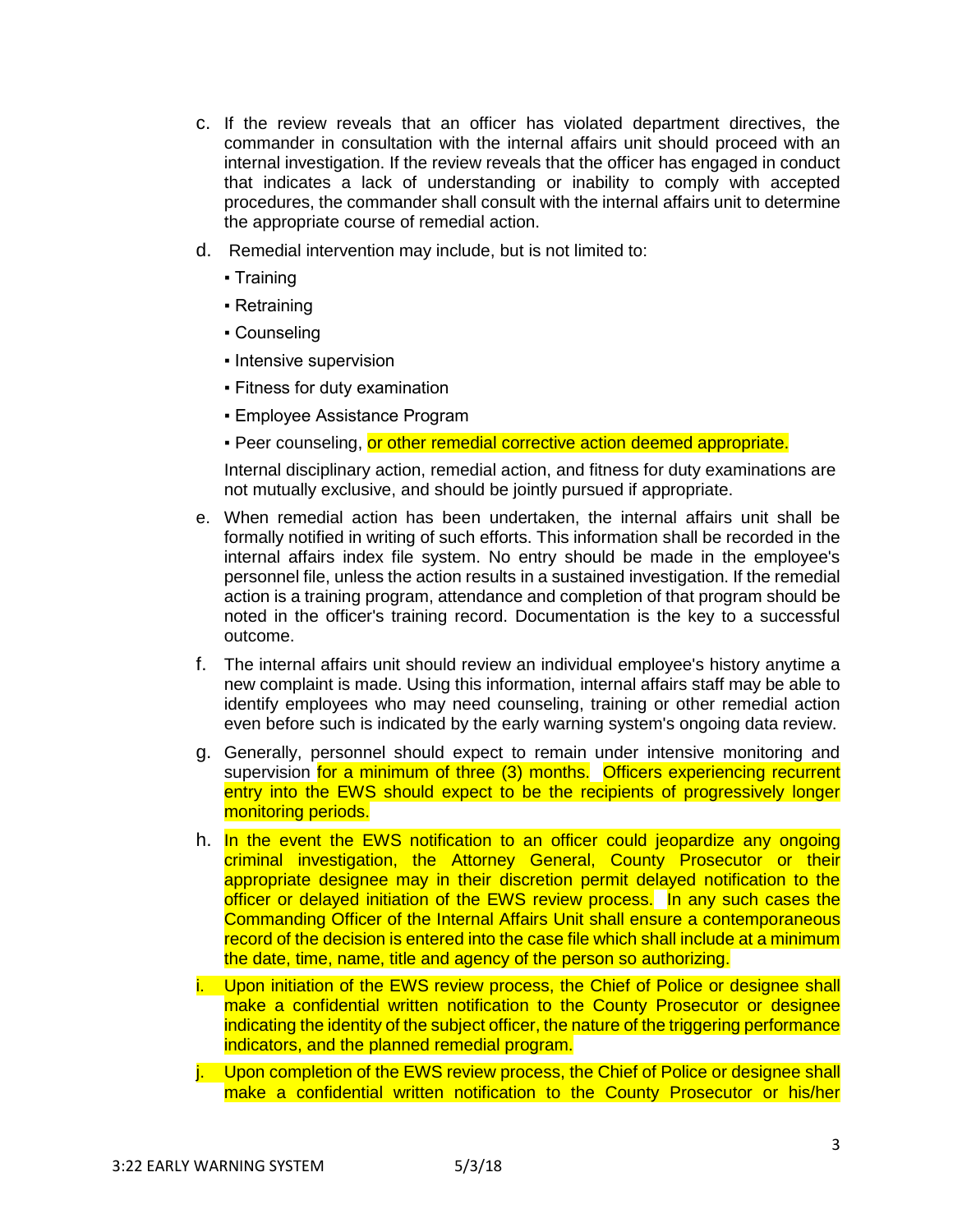designee of the outcome of the EWS review, including any remedial measures taken on behalf of the subject officer.

- k. When under EWS monitoring, the employee's direct supervisor shall meet with the employee to discuss the situation in depth to:
	- Identify problems or potential problems
	- • Determine short and long-term goals for improvement
	- Come to a consensus commitment on a plan for long-term improved performance
	- • Advise of the monitoring process and the repercussions of future sustained transgressions.
	- Consult with the IA Commander on how best to memorialize these observations and discussions.

The Division Commander or direct supervisor shall ensure that the following procedural steps are taken:

(1) Formally notify the subject officer, in writing;

(2) Conference with the subject officer and appropriate supervisory personnel;

(3) Develop and administer a remedial program including the appropriate remedial/corrective actions;

(4) Continue to monitor the subject officer for at least three months, or until the supervisor concludes that the officer's behavior has been remediated (whichever is longer);

(5) Document and report findings to the appropriate supervisory personnel and, if warranted, the internal affairs unit. Any statement made by the subject officer in connection with the EW System review process may not be used against the subject officer in any disciplinary or other proceeding. Any type of incriminating statement, act or omission in the traditional criminal sense will be cause for instant termination of verbal and or written exchange and immediate notification to the Internal Affairs Commander to ensure the subject employee's rights are scrupulously honored.

- l. The meeting shall be thoroughly documented and forwarded to the division commander through the chain of command. The affected employee and supervisor shall meet on a regular basis, minimally monthly, to discuss progress towards the agreed upon goals and objectives.
- m. The division commander shall ensure that regular monthly progress/status reports are submitted by the immediate supervisor concerning the employee's progress.
- n. All reports shall be eventually forwarded to the internal affairs office through the regular chain of command for review. These reports have the same confidential status as internal affairs documents.